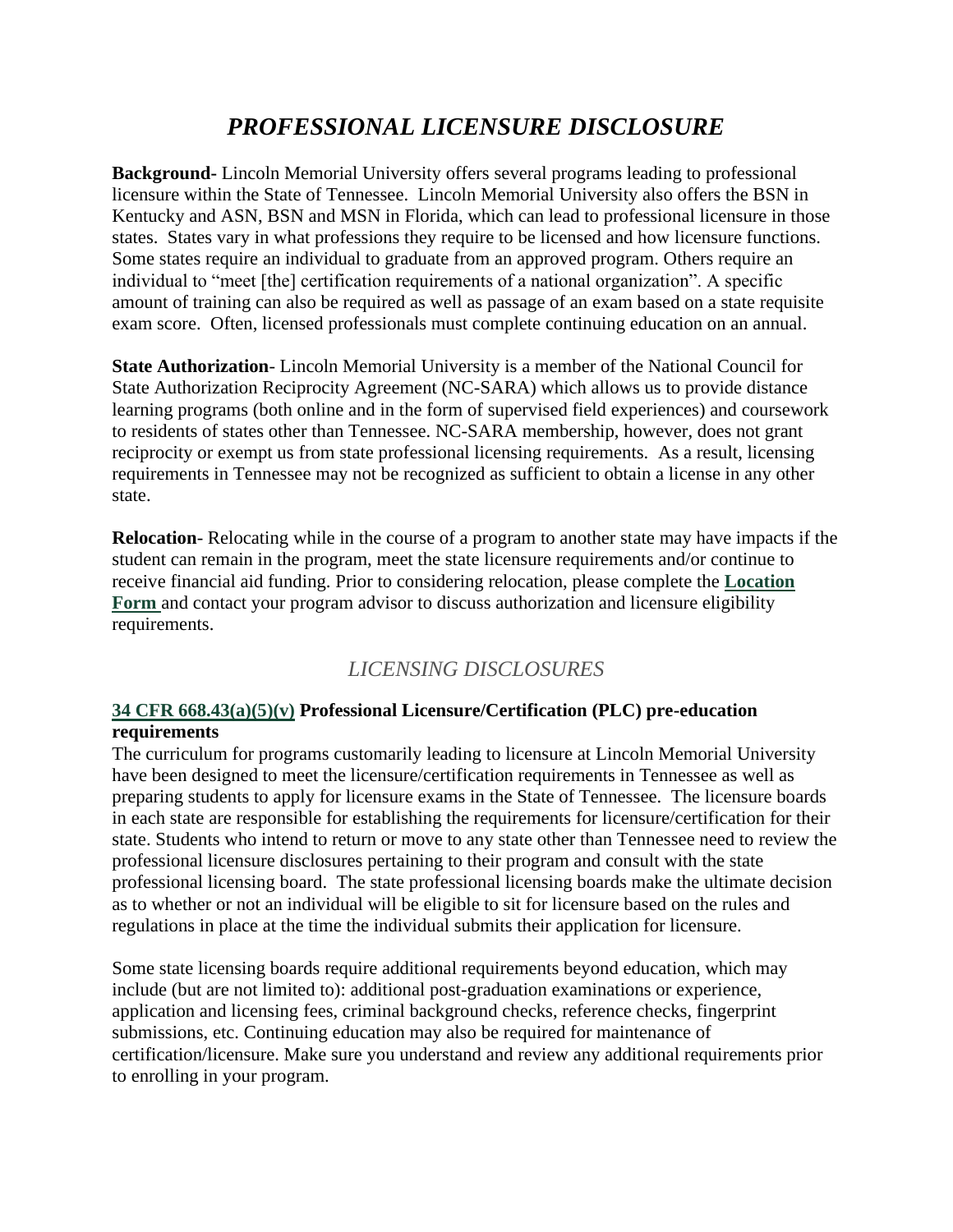**State licensing requirements are always subject to change at the discretion of the state licensing board**. The University will routinely update this page, but we strongly recommend you inquire with the applicable state board to confirm your eligibility for licensure prior to enrolling in your program. For any questions regarding licensure, please contact the state/territory agency directly.

**Licensing requirements vary by state/territory and relocating could impact whether you will meet eligibility requirements for licensure**. For any questions about relocation eligibility, contact the agency where you desire licensure before relocating to ensure that you will be eligible for licensure or reciprocity.

Carefully review the educational prerequisites for your intended state/territory of licensure and whether our program meets those requirements for licensure. Use the agency contact information provided below to clarify or confirm any requirements.

If questions remain after reviewing the information provided below, contact you program advisor. While the University can provide initial guidance, it is ultimately your responsibility to continually check with the state/territory where you intend to seek licensure to confirm all licensing/certification requirements.

The State Licensing Requirements should indicate if the program curriculum *Meets* the requirements in these states and US Territories, *Does NOT Meet* the requirement in these states and US Territories or *Undetermined* if the program has not yet determined if the curriculum requirements are met for these states and US Territories.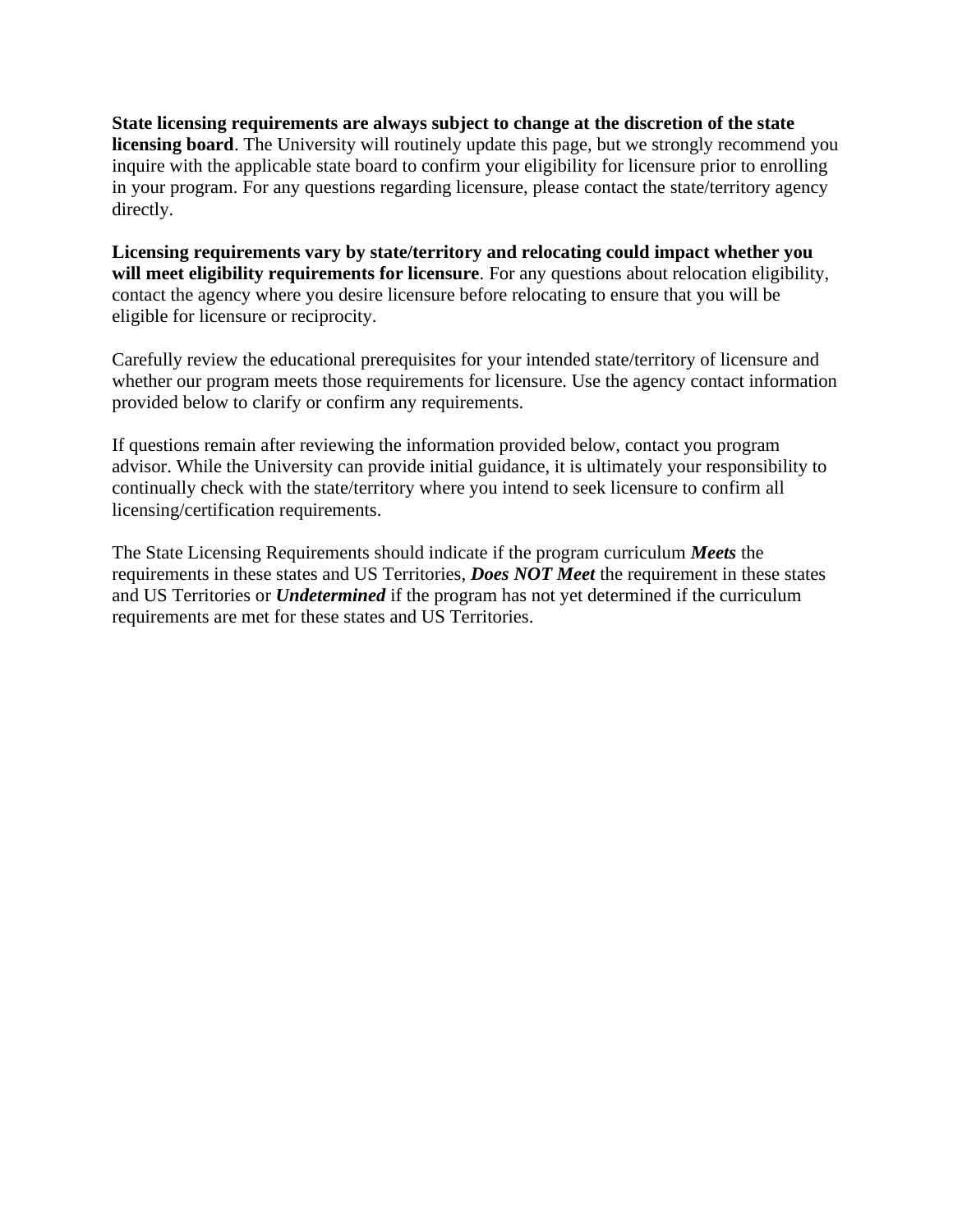#### **Program:** \_**Doctor of Veterinary Medicine (DVM)**

Completion of the LMU-CVM curriculum AND passing of the North American Veterinary Licensing Examination (NAVLE) meet the requirements for all 50 of the United States and territories. For more information visit [https://www.icva.net/licensing-boards/.](https://nam12.safelinks.protection.outlook.com/?url=https%3A%2F%2Fwww.icva.net%2Flicensing-boards%2F&data=02%7C01%7CLauren.Jolly%40lmunet.edu%7C4fd204ef9934449ed43b08d863c4e159%7Cd3ef1a875daf4bdfa11b40412f4a2b3c%7C0%7C0%7C637369044535223674&sdata=v8zB1vVRBRDZflKEpdBhVz0Po7zACJAVdKAOYAtA1VU%3D&reserved=0)

All state, except those listed below go through NAVLE application process for licensures. See<https://www.icva.net/navle/?licensingBoard>

The following states and territories require applicants to go through the local state board: Alabama, Alaska, Arkansas, California, Delaware, Illinois, Kansas, Kentucky, Louisiana, New Mexico, Massachusetts, Mississippi, Missouri, Tennessee, Washington, West Virginia, Wyoming, Puerto Rico, and U.S. Virgin Islands.

LMU-CVM Contact for questions about licensure or certification: Dr Patricia Butterbrodt, [patricia.butterbrodt@lumnet.edu](mailto:patricia.butterbrodt@lumnet.edu) Phone: 423-869-6538

The State Licensing Requirements should indicate if the program curriculum *Meets* the requirements in these states and US Territories, *Does NOT Meet* the requirement in these states and US Territories or *Undetermined* if the program has not yet determined if the curriculum requirements are met for these states and US Territories.

| States &<br><b>Territories</b> | <b>State</b><br>Licensing<br><b>Requirements?</b> | Name, Address & URL of State Licensing Board or Department                                                                                                                                                    |
|--------------------------------|---------------------------------------------------|---------------------------------------------------------------------------------------------------------------------------------------------------------------------------------------------------------------|
| <b>Alabama</b>                 | <b>MEETS</b>                                      | <b>Alabama State Board of Veterinary Medical Examiners</b><br>8100 Seaton Place, Suite A<br>Montgomery, AL 36116<br>334.395-5112<br>www.ASBVME.alabama.gov                                                    |
| Alaska                         | <b>MEETS</b>                                      | <b>Alaska Board of Veterinary Examiners</b><br>P.O. Box 110806<br>Juneau, AK 99811-0806<br>907.465.1037<br>https://www.commerce.alaska.gov/web/cbpl/professionallicensing/boa<br>rdofveterinaryexaminers.aspx |
| American<br>Samoa              | Undetermined                                      | Department of Agriculture<br><b>Industrial Park Way</b><br>Tafuna As 96779<br>https://www.americansamoa.gov/department-of-agiculture<br>Phone-011-699-9272<br>Fax: 011                                        |

# **List Disclosures by State**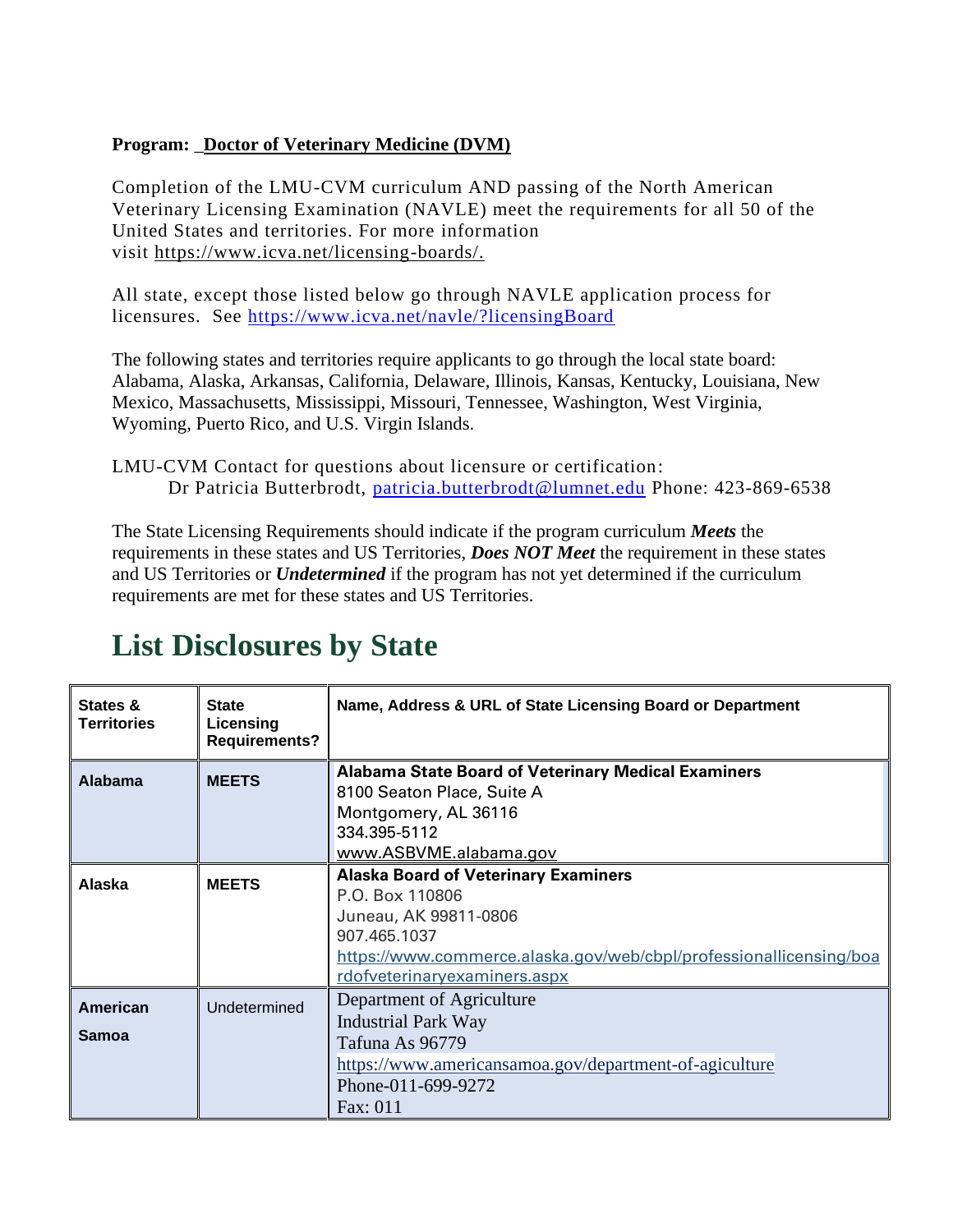| Arizona                        | <b>MEETS</b> | <b>Arizona State Veterinary Medical Examining Board</b><br>1740 West Adams Street, Suite 4600<br>Phoenix, AZ 85007<br>602.364.1738<br>https://vetboard.az.gov/                            |
|--------------------------------|--------------|-------------------------------------------------------------------------------------------------------------------------------------------------------------------------------------------|
| <b>Arkansas</b>                | <b>MEETS</b> | <b>Arkansas State Board of Veterinary Medical Examiners</b><br>P.O. Box 8505<br>Little Rock, AR 72215<br>501.224.2836<br>https://arvetboard.statesolutions.us                             |
| California                     | <b>MEETS</b> | <b>California Veterinary Medical Board</b><br>1747 N. Market Boulevard, Suite 230<br>Sacramento, CA 95834<br>916.515.5220<br>https://aavsb.org/veer-overview/<br>http://www.vmb.ca.gov/   |
| Colorado                       | <b>MEETS</b> | <b>Colorado State Board of Veterinary Medicine</b><br>1560 Broadway, Suite 1350<br>Denver, CO 80202-5146<br>303.894.7800<br>https://www.colorado.gov/dora/Veterinary                      |
| <b>Connecticut</b>             | <b>MEETS</b> | <b>Connecticut State Board of Veterinary Medicine</b><br>410 Capitol Avenue, MS #12APP<br>P.O. Box 340308<br>Hartford, CT 06134-0308<br>860.509.7590<br>http://www.ct.gov/dph             |
| <b>Delaware</b>                | <b>MEETS</b> | <b>Delaware Board of Veterinary Medicine</b><br>Cannon Building, Suite 203<br>861 Silver Lake Boulevard<br>Dover, DE 19904<br>302.744.4500<br>http://www.dpr.delaware.gov                 |
| <b>District of</b><br>Columbia | <b>MEETS</b> | District of Columbia Board of Veterinary Examiners<br>899 North Capitol Street NE, 2nd Floor<br>Washington, DC 20002<br>202.535.2323<br>http://doh.dc.gov/service/veterinarians-licensing |
| <b>Florida</b>                 | <b>MEETS</b> | <b>Florida Board of Veterinary Medicine</b><br>2601 Blair Stone Road<br>Tallahassee, FL 32399<br>850.487.1395<br>https://www.myfloridalicense.com/intercept.asp                           |
| Georgia                        | <b>MEETS</b> | <b>Georgia State Board of Veterinary Medicine</b><br>237 Coliseum Drive<br>Macon, GA 31217<br>478.207.2440<br>http://sos.ga.gov/index.php/licensing/plb/53                                |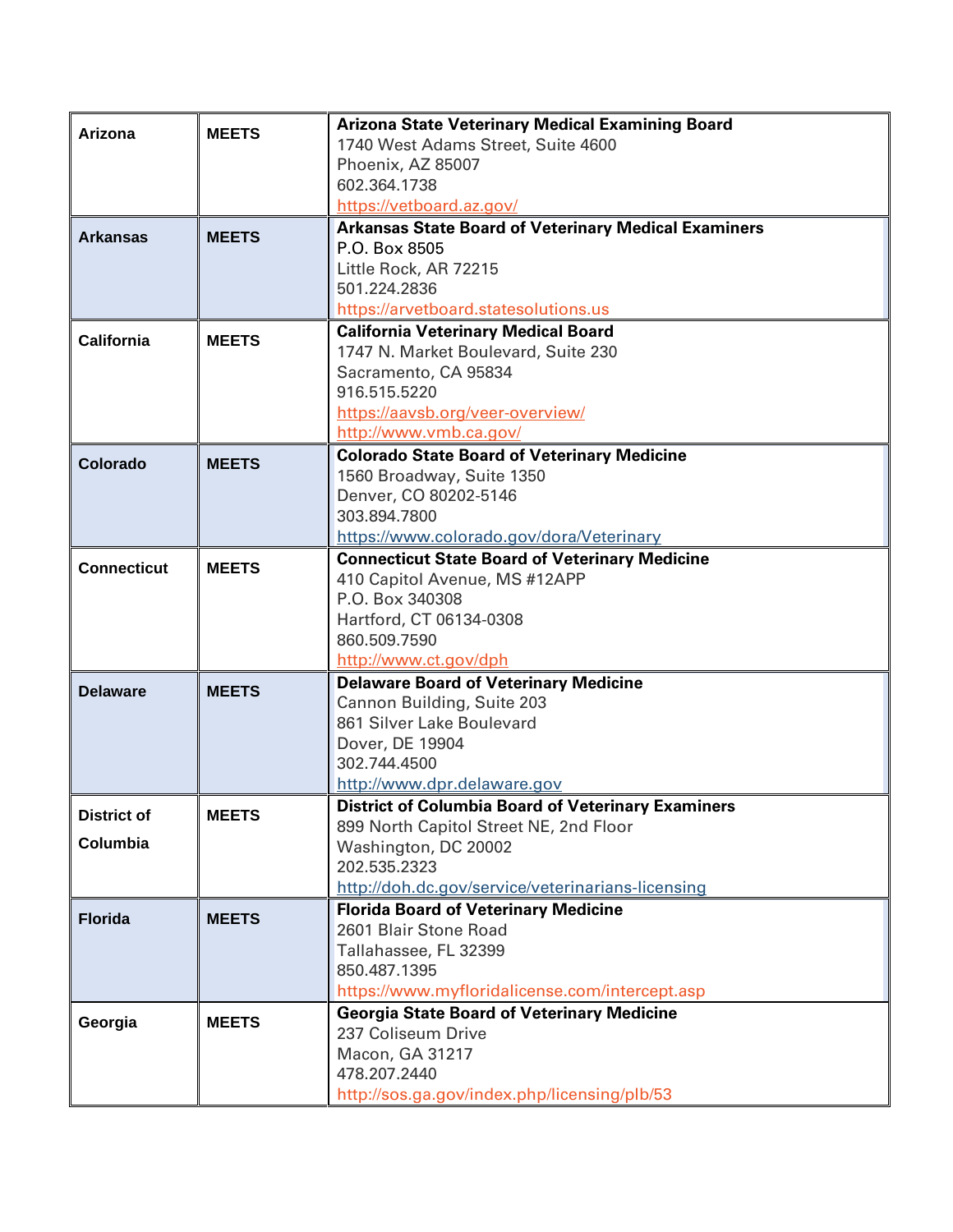| Guam            | <b>MEETS</b> | <b>Department of Public Health and Social Services</b><br><b>Guam Board of Allied Health Examiners</b><br>123 Chalan Kareta<br>Mangilao, Guam 96913 |
|-----------------|--------------|-----------------------------------------------------------------------------------------------------------------------------------------------------|
|                 |              | 671.735.7407 thru 7411<br>https://www.wiseowl.net/copy-of-vet-app-webpg-1                                                                           |
| <b>Hawaii</b>   | <b>MEETS</b> | <b>Hawaii Board of Veterinary Examiners</b>                                                                                                         |
|                 |              | 335 Merchant Street, Rm 301                                                                                                                         |
|                 |              | Honolulu, HI 96813<br>808.586.2694                                                                                                                  |
|                 |              | http://www.cca.hawaii.gov/pvl/boards/veterinary                                                                                                     |
| Idaho           | <b>MEETS</b> | <b>Idaho Board of Veterinary Medicine</b>                                                                                                           |
|                 |              | 2230 Old Penitentiary Road                                                                                                                          |
|                 |              | P.O. Box 7249                                                                                                                                       |
|                 |              | Boise, ID 83707<br>208.332.8588                                                                                                                     |
|                 |              | http://www.bovm.idaho.gov                                                                                                                           |
| <b>Illinois</b> | <b>MEETS</b> | <b>Illinois Veterinary Licensing and Disciplinary Board</b>                                                                                         |
|                 |              | 320 West Washington                                                                                                                                 |
|                 |              | Springfield, IL 62786                                                                                                                               |
|                 |              | 800.560.6420                                                                                                                                        |
|                 |              | http://www.idfpr.com/profs/vet.asp<br>http://continentaltestinginc.com/product/illinois-090-navle-licensed-                                         |
|                 |              | veterinarian/                                                                                                                                       |
| <b>Indiana</b>  | <b>MEETS</b> | <b>Indiana Board of Veterinary Medical Examiners</b>                                                                                                |
|                 |              | 402 W. Washington Street, Room W072                                                                                                                 |
|                 |              | Indianapolis, IN 46204<br>317.234.2054                                                                                                              |
|                 |              | http://www.pla.in.gov                                                                                                                               |
|                 |              | <b>Iowa Board of Veterinary Medicine</b>                                                                                                            |
| <b>lowa</b>     | <b>MEETS</b> | <b>Wallace State Office Building</b>                                                                                                                |
|                 |              | 502 E. 9th Street                                                                                                                                   |
|                 |              | Des Moines, IA 50319                                                                                                                                |
|                 |              | 515.281.8617<br>https://iowaagriculture.gov/animal-industry-bureau/iowa-board-                                                                      |
|                 |              | veterinary-medicine                                                                                                                                 |
| <b>Kansas</b>   | <b>MEETS</b> | <b>Kansas Board of Veterinary Examiners</b>                                                                                                         |
|                 |              | PO Box 379                                                                                                                                          |
|                 |              | Wamego, KS 66547-0379                                                                                                                               |
|                 |              | 785.456.8781                                                                                                                                        |
|                 |              | https://kbve.kansas.gov<br><b>Kentucky Board of Veterinary Examiners</b>                                                                            |
| Kentucky        | <b>MEETS</b> | 107 Corporate Drive, 2nd Floor                                                                                                                      |
|                 |              | Frankfort, KY 40601                                                                                                                                 |
|                 |              | 502.782.0273                                                                                                                                        |
|                 |              | Vet@ky.gov (email)                                                                                                                                  |
|                 |              | http://www.kybve.com/index.html                                                                                                                     |
| Louisiana       | <b>MEETS</b> | <b>Louisiana Board of Veterinary Medicine</b>                                                                                                       |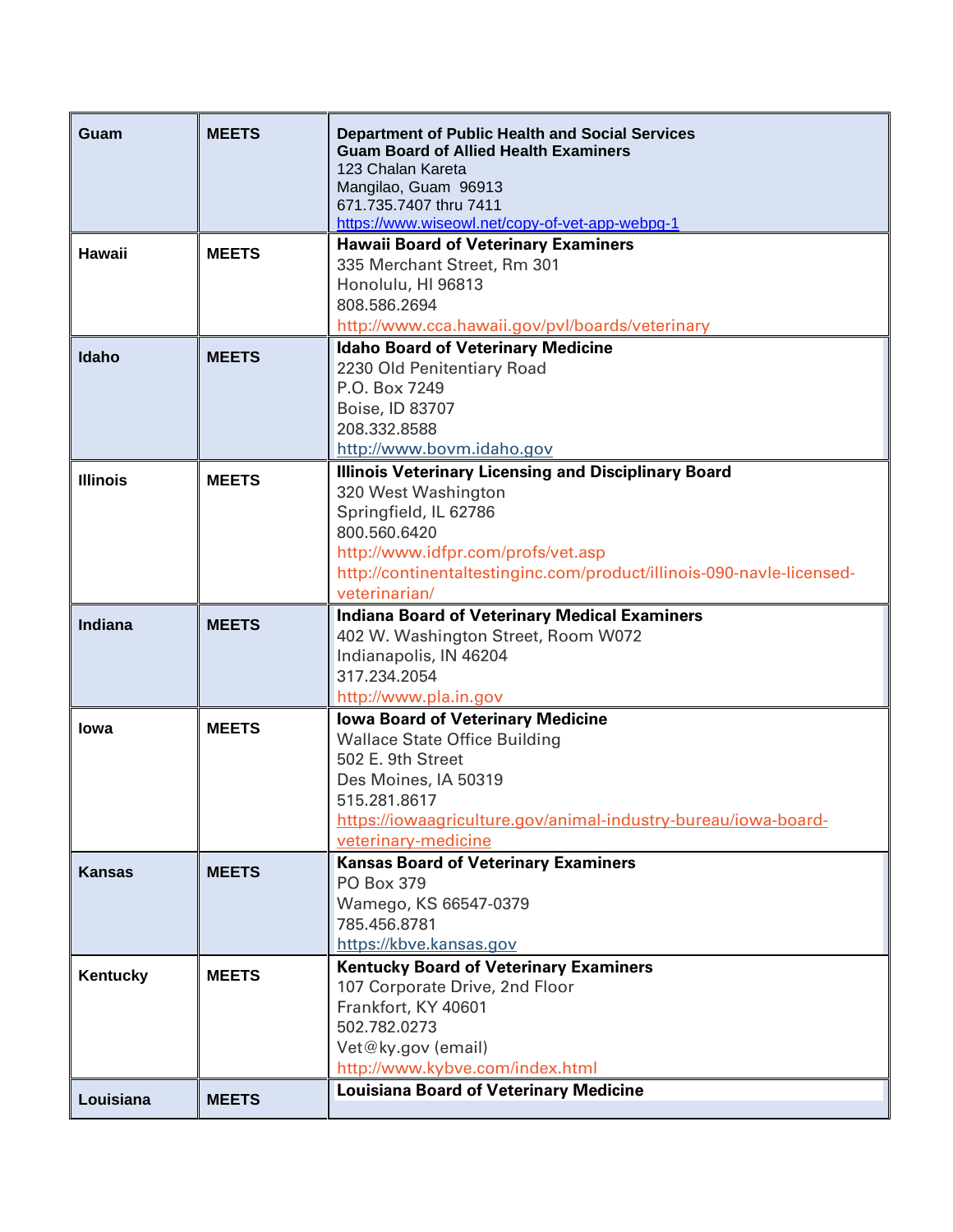|                      |              | Baton Rouge, LA 70806                                                                                                                                                                         |
|----------------------|--------------|-----------------------------------------------------------------------------------------------------------------------------------------------------------------------------------------------|
|                      |              |                                                                                                                                                                                               |
|                      |              | 225.925.6620                                                                                                                                                                                  |
|                      |              | http://www.lsbvm.org                                                                                                                                                                          |
| <b>Maine</b>         | <b>MEETS</b> | <b>Maine State Board of Veterinary Medicine</b>                                                                                                                                               |
|                      |              | 35 State House Station                                                                                                                                                                        |
|                      |              | Augusta, ME 04333                                                                                                                                                                             |
|                      |              | 207.624.8620                                                                                                                                                                                  |
|                      |              | http://www.maine.gov/pfr                                                                                                                                                                      |
| <b>Maryland</b>      | <b>MEETS</b> | <b>Maryland State Board of Veterinary Medical Examiners</b>                                                                                                                                   |
|                      |              | 50 Harry S. Truman Parkway, Room 102<br>Annapolis, MD 21401                                                                                                                                   |
|                      |              | 410.841.5862                                                                                                                                                                                  |
|                      |              | http://mda.maryland.gov/vetboard/Pages/default.aspx                                                                                                                                           |
|                      |              | <b>Massachusetts Board of Veterinary Medicine</b>                                                                                                                                             |
| <b>Massachusetts</b> | <b>MEETS</b> | 1000 Washington Street, Suite 710                                                                                                                                                             |
|                      |              | Boston, MA 02118-6100                                                                                                                                                                         |
|                      |              | 617.727.5899                                                                                                                                                                                  |
|                      |              | https://www.mass.gov/veterinarian-licensing                                                                                                                                                   |
| <b>Michigan</b>      | <b>MEETS</b> | <b>Michigan State Board of Veterinary Medicine</b>                                                                                                                                            |
|                      |              | P.O. Box 30670                                                                                                                                                                                |
|                      |              | Lansing, MI 48909                                                                                                                                                                             |
|                      |              | 517.241.0199                                                                                                                                                                                  |
|                      |              | http://www.michigan.gov/healthlicense                                                                                                                                                         |
| <b>Minnesota</b>     | <b>MEETS</b> | <b>Minnesota Board of Veterinary Medicine</b>                                                                                                                                                 |
|                      |              | 2829 University Avenue SE #401                                                                                                                                                                |
|                      |              | Minneapolis, MN 55414-4202<br>651.201.2844                                                                                                                                                    |
|                      |              |                                                                                                                                                                                               |
|                      |              |                                                                                                                                                                                               |
| <b>Mississippi</b>   | <b>MEETS</b> |                                                                                                                                                                                               |
|                      |              |                                                                                                                                                                                               |
|                      |              |                                                                                                                                                                                               |
|                      |              | http://www.mississippivetboard.org                                                                                                                                                            |
|                      |              | <b>Missouri Veterinary Medical Board</b>                                                                                                                                                      |
|                      |              | P.O. Box 633                                                                                                                                                                                  |
|                      |              | Jefferson City, MO 65102                                                                                                                                                                      |
|                      |              |                                                                                                                                                                                               |
|                      |              | http://www.pr.mo.gov/veterinarian.asp                                                                                                                                                         |
| <b>Montana</b>       | <b>MEETS</b> | <b>Montana Board of Veterinary Medicine</b>                                                                                                                                                   |
|                      |              | P.O. Box 200513                                                                                                                                                                               |
|                      |              | 301 South Park Avenue, 4th Floor                                                                                                                                                              |
|                      |              | Helena, MT 59620                                                                                                                                                                              |
|                      |              | 406.841.2394                                                                                                                                                                                  |
|                      |              | http://www.vet.mt.gov<br>Nebraska Board of Examiners in Veterinary Medicine & Surgery                                                                                                         |
| <b>Nebraska</b>      | <b>MEETS</b> | 301 Centennial Mall South                                                                                                                                                                     |
|                      |              |                                                                                                                                                                                               |
| <b>Missouri</b>      | <b>MEETS</b> | http://www.mn.gov/health-licensing-boards/veterinary-medicine/<br><b>Mississippi Board of Veterinary Medicine</b><br>1089D Stark Road<br>Starkville, MS 39759<br>662.324.9380<br>573.751.0031 |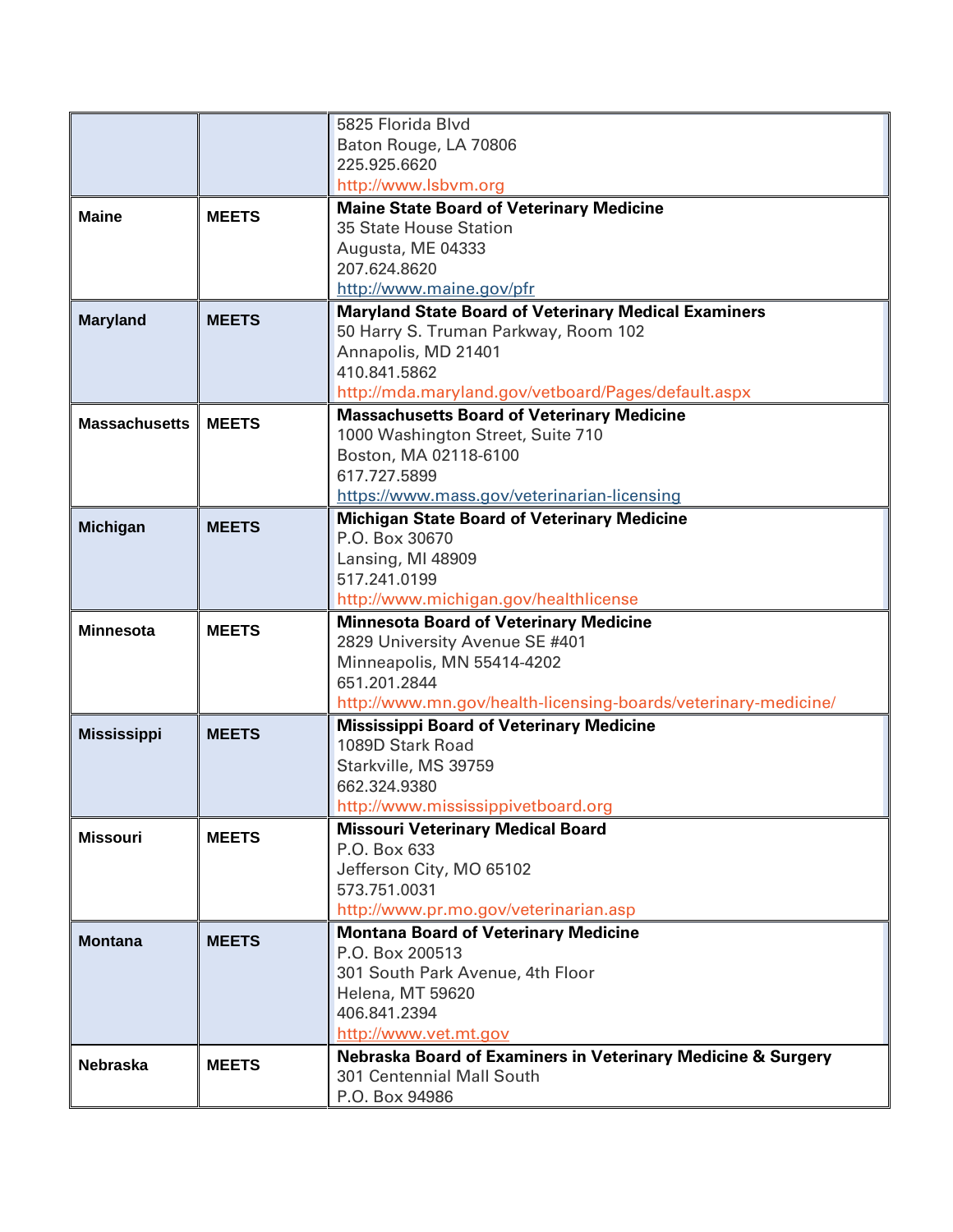|                       |              | Lincoln, NE 68509-4986                                                                        |
|-----------------------|--------------|-----------------------------------------------------------------------------------------------|
|                       |              | 402.471.2118                                                                                  |
|                       |              | http://dhhs.ne.gov/publichealth/pages/crlVetHome.aspx                                         |
| <b>Nevada</b>         | <b>MEETS</b> | <b>Nevada State Board of Veterinary Medical Examiners</b><br>4600 Kietzke Lane, Bldg. O, #265 |
|                       |              | Reno, NV 89502                                                                                |
|                       |              | 775.688.1788                                                                                  |
|                       |              | https://www.nvvetboard.us/                                                                    |
| <b>New</b>            | <b>MEETS</b> | <b>New Hampshire Board of Veterinary Medicine</b>                                             |
|                       |              | P.O. Box 2042                                                                                 |
| Hampshire             |              | Concord, NH 03302-2042                                                                        |
|                       |              | 603.271.3706                                                                                  |
|                       |              | https://www.oplc.nh.gov/veterinary-medicine/index.htm                                         |
| <b>New Jersey</b>     | <b>MEETS</b> | <b>New Jersey State Board of Veterinary Medical Examiners</b><br>P.O. Box 45020               |
|                       |              | Newark, NJ 07101                                                                              |
|                       |              | 973.504.6500                                                                                  |
|                       |              | http://www.njconsumeraffairs.gov/vet/Pages/default.aspx                                       |
|                       |              | <b>New Mexico Board of Veterinary Medicine</b>                                                |
| <b>New Mexico</b>     | <b>MEETS</b> | 7301 Jefferson Street NE, Suite H                                                             |
|                       |              | Albuquerque, NM 87109                                                                         |
|                       |              | 505.553.7021                                                                                  |
|                       |              | http://www.nmbvm.org                                                                          |
| <b>New York</b>       | <b>MEETS</b> | <b>New York State Board of Veterinary Medical Examiners</b>                                   |
|                       |              | <b>NYSED - Office of Professions</b>                                                          |
|                       |              | 89 Washington Avenue<br>State Education Building, 2nd Floor, West Wing                        |
|                       |              | Albany, NY 12234-1000                                                                         |
|                       |              | 518.474.3817, ext 210                                                                         |
|                       |              | http://www.op.nysed.gov/prof/vetmed/                                                          |
| <b>North Carolina</b> | <b>MEETS</b> | <b>North Carolina Veterinary Board</b>                                                        |
|                       |              | 1611 Jones Franklin Road - Suite 106                                                          |
|                       |              | Raleigh, NC 27606                                                                             |
|                       |              | 919.854.5601                                                                                  |
|                       |              | http://www.ncvmb.org                                                                          |
| <b>North Dakota</b>   | <b>MEETS</b> | <b>North Dakota Board of Veterinary Medical Examiners</b><br>P.O. Box 328                     |
|                       |              | Linton, ND 58054                                                                              |
|                       |              | 701.683.4705                                                                                  |
|                       |              | http://www.ndbvme.org                                                                         |
| <b>Northern</b>       | <b>MEETS</b> | <b>Commonwealth of the Northern Mariana Islands</b>                                           |
|                       |              | <b>Health Care Professions Licensing Board</b>                                                |
| <b>Mariana</b>        |              | P.O. Box 502078, Bldg., 1242 Pohnpei Court                                                    |
| <b>Islands</b>        |              | Capitol Hill, Saipan, MP 96950<br>670.664.4809                                                |
|                       |              | http://www.cnmibpl-hcplb.net                                                                  |
| Ohio                  | <b>MEETS</b> | <b>Ohio Veterinary Medical Examining Board</b>                                                |
|                       |              | 77 South High Street, 16th Floor                                                              |
|                       |              | Columbus, OH 43215-6108                                                                       |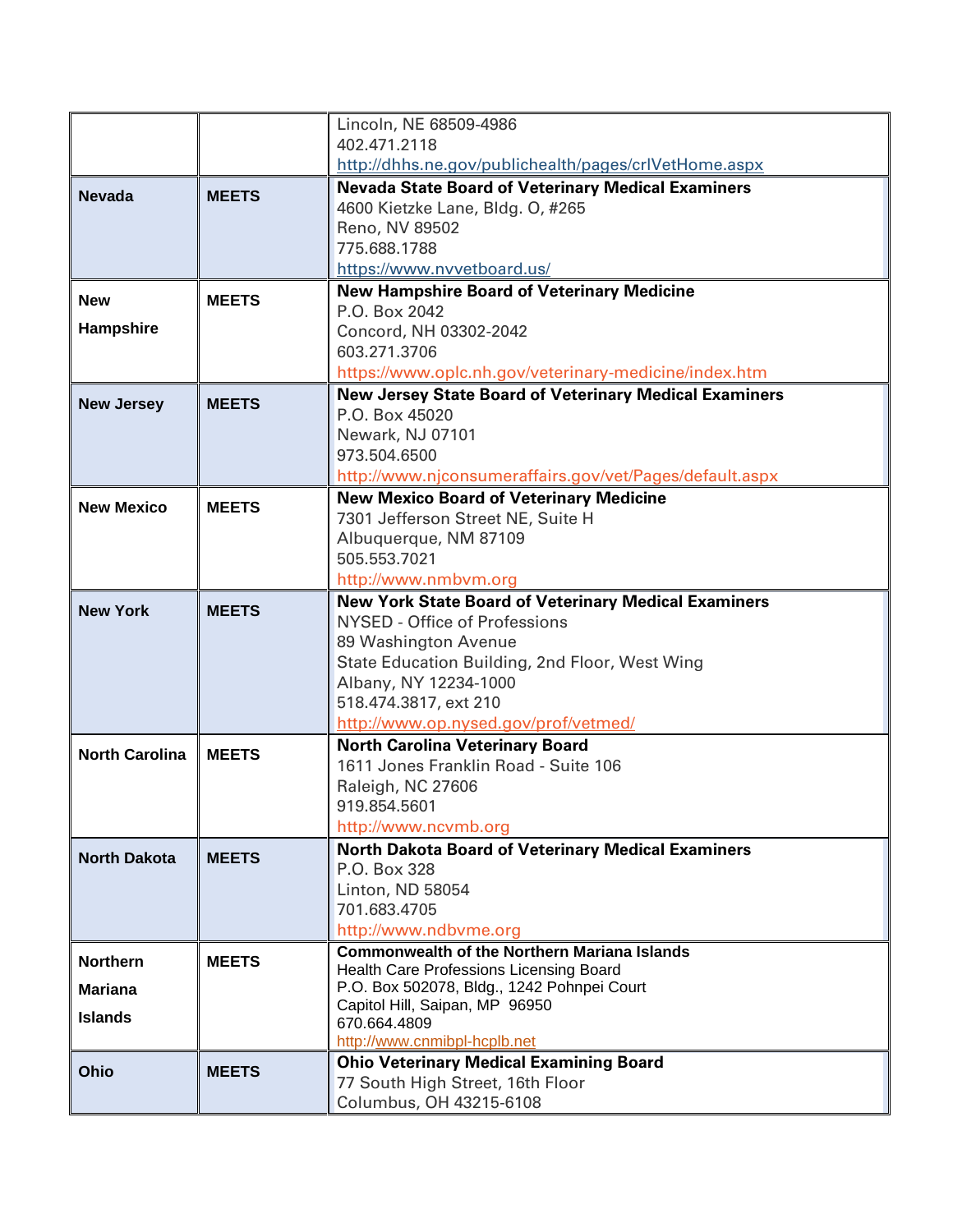|                       |              | 614.644.5281                                                                          |
|-----------------------|--------------|---------------------------------------------------------------------------------------|
|                       |              | http://www.ovmlb.ohio.gov                                                             |
| <b>Oklahoma</b>       | <b>MEETS</b> | <b>Oklahoma State Board of Veterinary Medical Examiners</b>                           |
|                       |              | 2920 N. Lincoln Boulevard, Suite C                                                    |
|                       |              | Oklahoma City, OK 73105                                                               |
|                       |              | 405.522.8831                                                                          |
|                       |              | http://www.okvetboard.com                                                             |
| Oregon                | <b>MEETS</b> | <b>Oregon Veterinary Medical Examining Board</b>                                      |
|                       |              | 800 N.E. Oregon Street, Suite 407                                                     |
|                       |              | Portland, OR 97232<br>971.673.0224                                                    |
|                       |              |                                                                                       |
|                       |              | http://www.oregon.gov/ovmeb<br><b>Pennsylvania State Board of Veterinary Medicine</b> |
| Pennsylvania          | <b>MEETS</b> | Box 2649                                                                              |
|                       |              | Harrisburg, PA 17105-2649                                                             |
|                       |              | 717.783.7134                                                                          |
|                       |              | http://www.dos.state.pa.us/vet                                                        |
|                       |              | <b>Puerto Rico Board of Veterinary Medical Examiners</b>                              |
| <b>Puerto Rico</b>    | <b>MEETS</b> | P.O. Box 10200                                                                        |
|                       |              | San Juan, PR 00908-0200                                                               |
|                       |              | 787.999.8989, ext 6605                                                                |
|                       |              | http://www.salud.gov.pr/                                                              |
| <b>Rhode Island</b>   | <b>MEETS</b> | <b>Rhode Island Board of Examiners in Veterinary Medicine</b>                         |
|                       |              | 3 Capitol Hill, Room 205                                                              |
|                       |              | Providence, RI 02908                                                                  |
|                       |              | 401.222.2837                                                                          |
|                       |              | http://www.health.ri.gov/                                                             |
| <b>South Carolina</b> | <b>MEETS</b> | <b>South Carolina Board of Veterinary Medical Examiners</b><br>P.O. Box 11329         |
|                       |              | Columbia, SC 29211-1329                                                               |
|                       |              | 803.896.4598                                                                          |
|                       |              | http://www.llr.state.sc.us/pol/veterinary/                                            |
|                       |              | <b>South Dakota Board of Veterinary Medical Examiners</b>                             |
| <b>South Dakota</b>   | <b>MEETS</b> | 411 South Fort Street                                                                 |
|                       |              | Pierre, SD 57501-4503                                                                 |
|                       |              | 605.773.3321                                                                          |
|                       |              | http://vetboard.sd.gov                                                                |
| <b>Tennessee</b>      | <b>MEETS</b> | <b>Tennessee Health Related Boards</b>                                                |
|                       |              | 665 Mainstream Drive                                                                  |
|                       |              | Nashville, TN 37243                                                                   |
|                       |              | 615.532.5090                                                                          |
|                       |              | http://www.tn.gov/health                                                              |
| <b>Texas</b>          | <b>MEETS</b> | <b>Texas Board of Veterinary Medical Examiners</b>                                    |
|                       |              | 333 Guadalupe Street, Tower III, Suite 810                                            |
|                       |              | Austin, TX 78701<br>512.305.7555                                                      |
|                       |              | http://www.veterinary.texas.gov/                                                      |
|                       |              |                                                                                       |